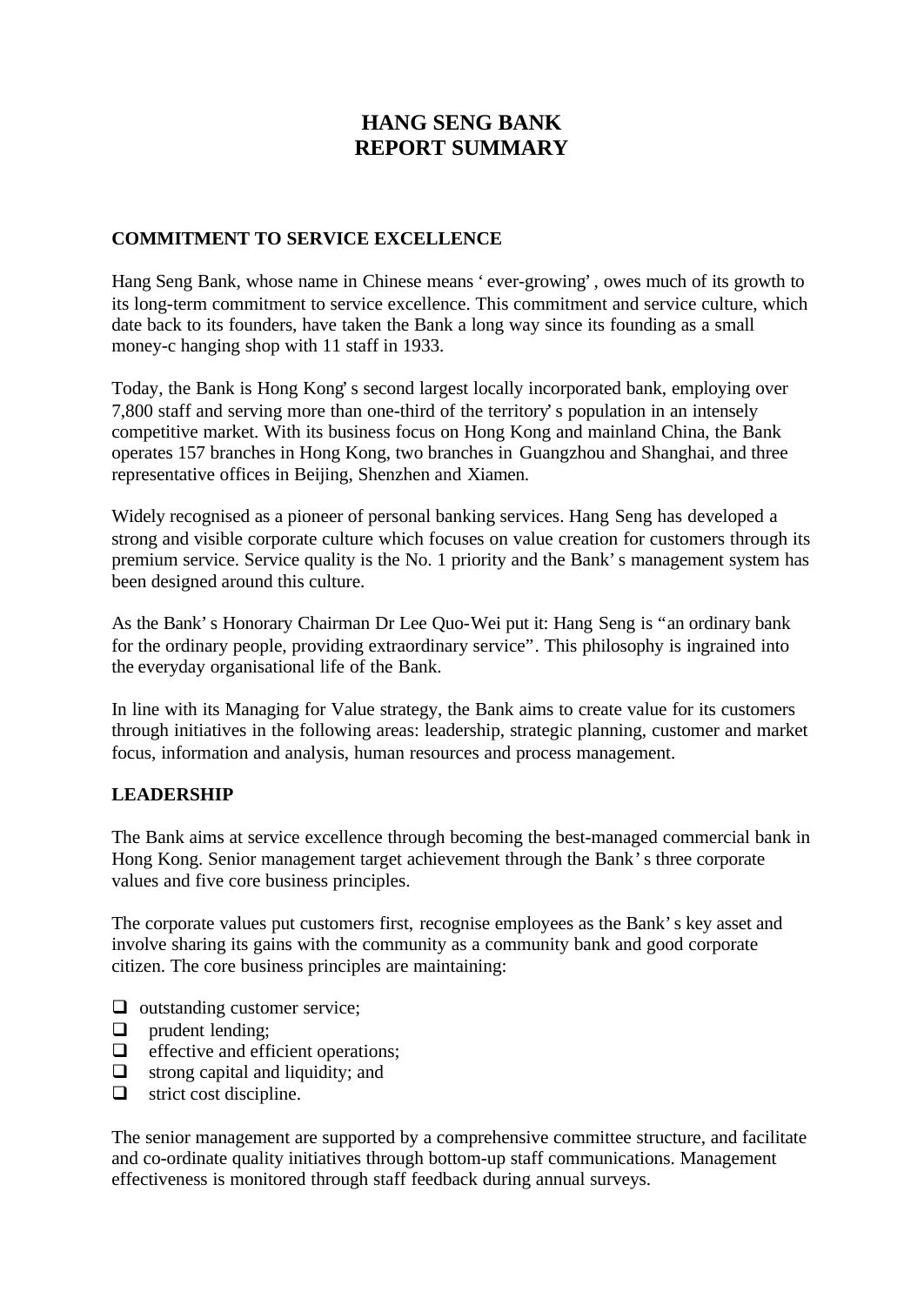### **STRATEGIC PLANNING**

The Bank's strategic planning projects longer-term strategies and aligns resource utilisation with target achievement. It also provides a framework for meeting the challenges for future success.

Under the strategic plan, broad objectives are set for businesses and an Annual Operating Plan is drawn up with stated targets towards attaining the objectives. Regular reviews and reporting are conducted to assess progress.

# **CUSTOMER AND MARKET FOCUS**

The Bank puts customers first and cultivates total customer relationships by understanding and satisfying their financial needs.

Detailed service standards have been drawn up to guide staff in the delivery of quality. The Eight Golden Practices, initiated by one of the Bank's founders, the late Dr S H Ho, stress courtesy and efficiency, and are reinforced regularly in the Bank's morning broadcasts to staff. The Eight Golden Practices, which are supplemented by service statements, are:

*With a warm and friendly smile We greet our customers by name in a courteous style In a manner that aims at the highest efficiency We serve our customers with every honesty In a caring and respectful way We listen and communicate Let customers feel the greatest satisfaction We honour their patronage with our deepest appreciation*

In order to meet different customer expectations, segmentation has been widely developed and new products and services are tailored to customer needs. Extensive channels including focus groups and surveys have been established to ascertain customer requirements and satisfaction levels. Market tracking is implemented to monitor the Bank's performance vis-avis its competitors so as to identify improvement opportunities.

Senior management ensure customer issues have a prominent place on their agendas. All valid customer complaints are examined regularly at senior management meetings. Similarly, outstanding performance is rewarded under a staff recognition programme.

# **INFORMATION AND ANALYSIS**

The latest technologies, including a Data Warehouse, are utilised to identify and analyse customer needs in Hang Seng's efforts to provide outstanding service.

The Bank has established sophisticated systems to track essential information and data in support of key business Processes. These include its performance with regard to its service pledges on critical processes and service interfaces

The systems also allow the Bank to analyse comparative business information and conduct benchmarking against major competitors so that it can adopt best industry practices.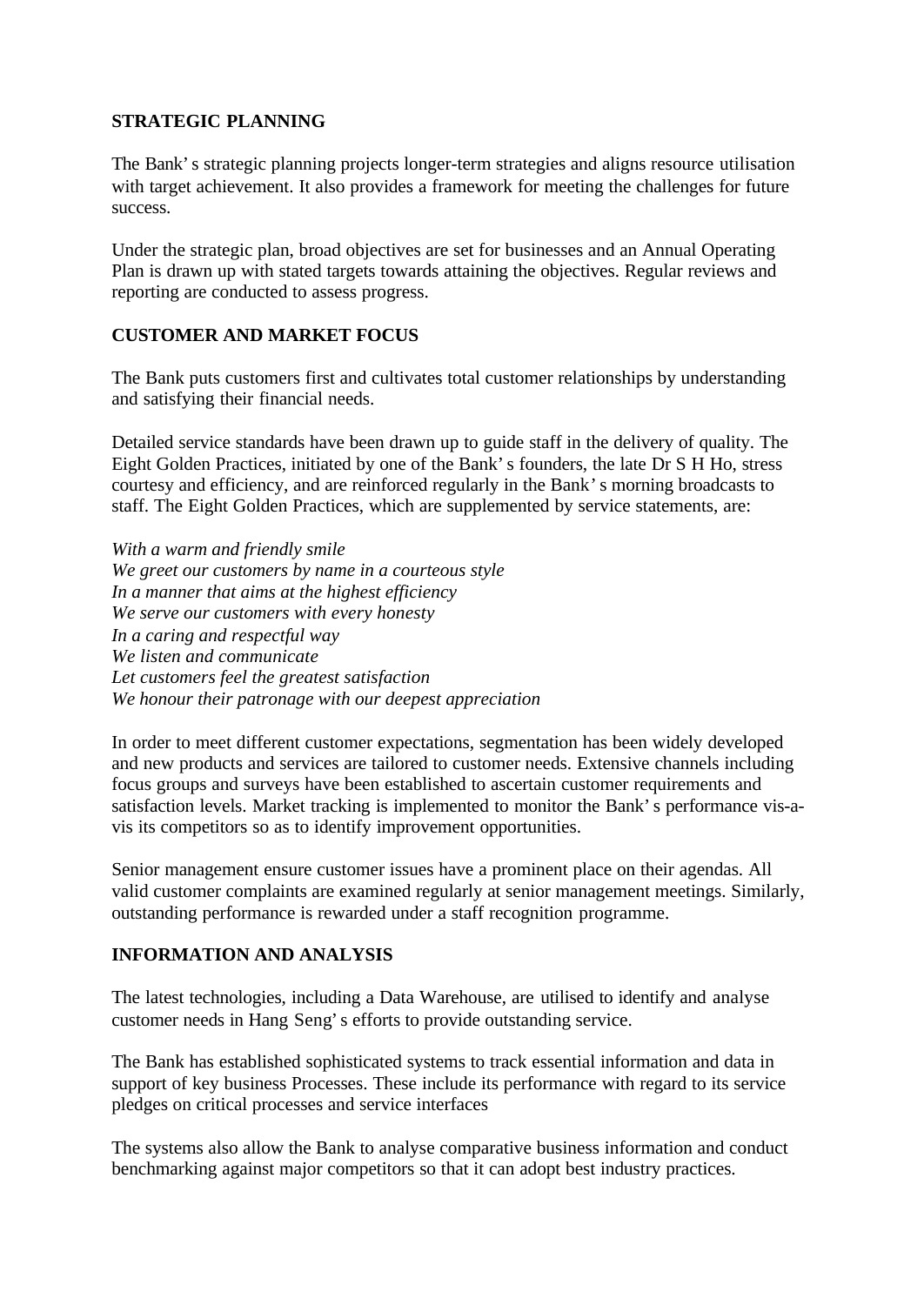# **HUMAN RESOURCE FOCUS**

Hang Seng's employees are its key asset and the Bank invests heavily in them. It is their specialist knowledge and personalised service that sets the Bank aside as a quality organisation.

The service mindset of staff is reinforced regularly through training to keep up with changing customer needs. The Bank's training centre in Kowloon Bay operates a programme of continuous learning to build a motivated and capable workforce. A wide-ranging communications process boosts employee participation and further strengthens their service mindset. Staff satisfaction is enhanced through personal development programmes and through recognition and incentive schemes.

The Bank's staff turnover rate has been the lowest among major banks in Hong Kong for the past five years, highlighting its success as a caring employer. Thanks to the concerted efforts of loyal staff, the Bank's operating profit per employee was HK\$1.05 million in 1998, the highest among major banks in Hong Kong.

The Bank was ranked No. 1 in terms of being a good employer in the 1999 Asia's Most Admired Companies Survey commissioned by Asian Business.

# **PROCESS MANAGEMENT**

The Bank leverages on its technological leadership to enhance services with the objective of outperforming the market. Automation and service delivery channels are being expanded to offer greater customer convenience.

Smooth operations are ensured through the establishment of service pledges on all critical production and delivery processes. These are matched against the best-in-class benchmarks in the market and are regularly tracked. In addition to achieving customer satisfaction, the aim is to satisfy the needs of the Banks internal customers, ie employees, branches, departments and business divisions.

A Work Improvement Scheme to generate process improvement ideas has added significant impetus to re-engineering to support the service excellence objective.

# **BUSINESS RESULTS**

Hang Seng has transformed itself into a financial services supermarket providing customers with one-stop banking. its convenient and reliable service network conducts more than 20 million financial transactions each month. It also supports the development of Hong Kong and mainland China by financing a wide range of infrastructure projects.

The Bank performance has won global recognition. It has some of the highest ratings in the Hong Kong banking industry. Its strong management was highlighted when it was named Commercial Bank of the Year in Hong Kong for 1997 by the authoritative financial magazine Asia money. The Bank was ranked Hong Kong's top company for financial soundness in the REVIEW 200: Asia's Leading Companies survey in 1998.